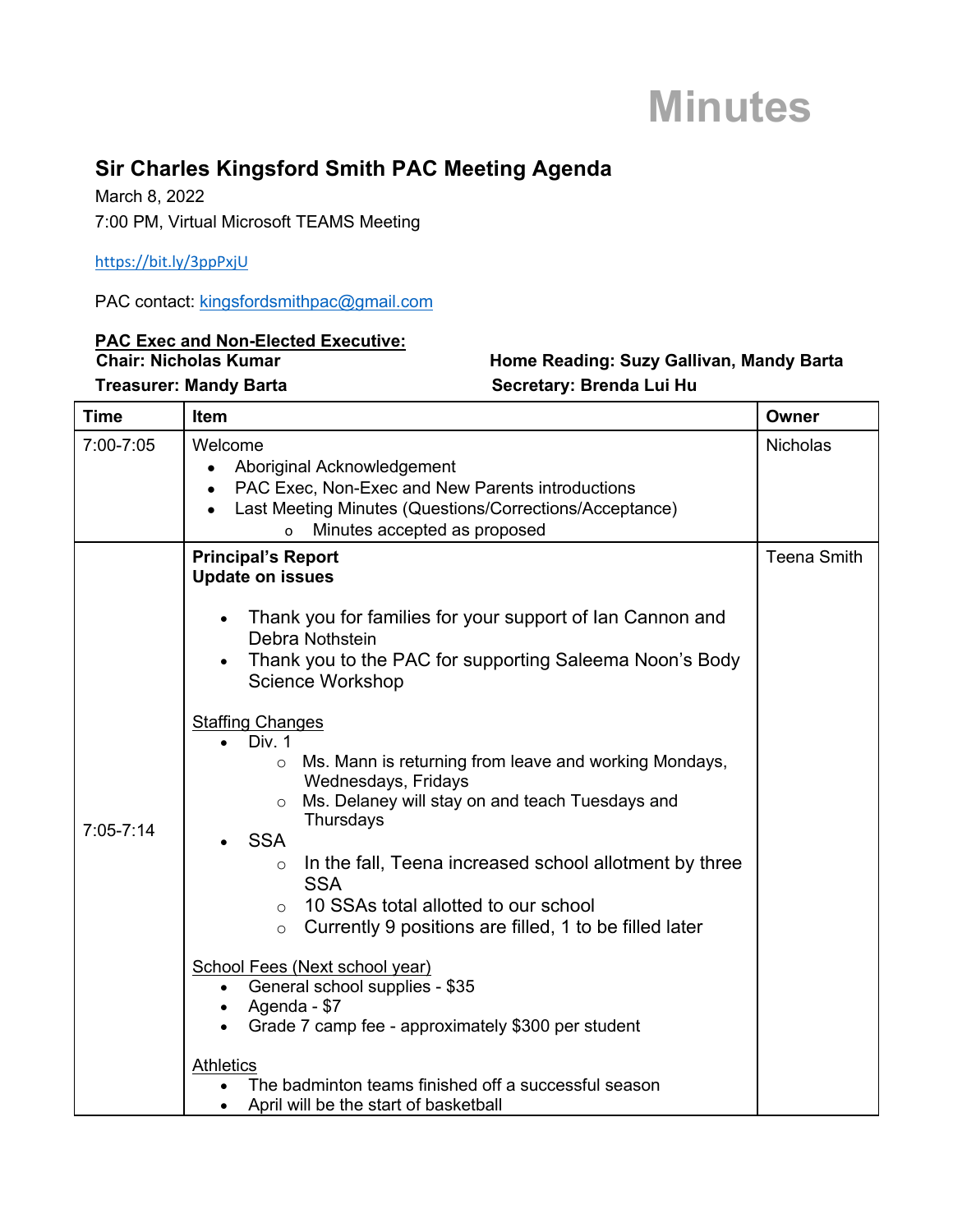# **Minutes**

|             | $\circ$ Currently, a Grade 7 boys' team is open<br>Not enough interest from girls to form a team, but there will<br>$\circ$<br>be an intramural (on Fridays) so students can practice<br>their basketball skills with Ms. Jennifer Ivings<br>Gymnastics program was very successful this year. The<br>$\circ$<br>staff are thinking of alternating the schedule to have a<br>gymnastics program in the school one year and then a hip<br>hop program an alternating year. Feel free to provide your<br>input about this to Teena<br>Covid<br>We will move slowly in terms of the masks mandates to be<br>respectful of all families<br>Rapid test kits will be going home when the school receives them<br>Parents will need to pick up the kits directly from the school |                 |
|-------------|---------------------------------------------------------------------------------------------------------------------------------------------------------------------------------------------------------------------------------------------------------------------------------------------------------------------------------------------------------------------------------------------------------------------------------------------------------------------------------------------------------------------------------------------------------------------------------------------------------------------------------------------------------------------------------------------------------------------------------------------------------------------------|-----------------|
| $7:14-7:17$ | <b>Treasurer's report</b>                                                                                                                                                                                                                                                                                                                                                                                                                                                                                                                                                                                                                                                                                                                                                 | Mandy           |
|             | Overview of current funds (Gaming, PAC, Grade 7)<br>Review of budget commitments and funding                                                                                                                                                                                                                                                                                                                                                                                                                                                                                                                                                                                                                                                                              |                 |
|             | <b>Business Account</b><br><b>Balance \$1383.77</b><br>No commitments<br>\$1600 donated from another PAC that the school is holding for us<br><b>Gaming Accounting</b><br>Balance \$10,639.44<br>Total Commitments: \$5652.40<br>Remaining Commitments: \$2600 (\$500 for Childminding/ \$700 for<br>Fundraiser/ \$800 for Grade 7s/ \$600 Movie License<br>Balance after: \$8039.44<br>Grade 7 Account<br><b>Balance \$4138.16</b><br>No change                                                                                                                                                                                                                                                                                                                          |                 |
| 7:17-7:20   | Grade 7 update                                                                                                                                                                                                                                                                                                                                                                                                                                                                                                                                                                                                                                                                                                                                                            | Mandy           |
|             | Ms. Sheppard booked:<br>a day at Camp Jubilee for Thurs, June 16<br>bus for Playland<br><b>Fundraising</b><br>Weekly pizza sales halted due to lack of volunteers. Krispy Kreme<br>and Panago Pizza voucher sales will go on. Pick up date is April<br>14.                                                                                                                                                                                                                                                                                                                                                                                                                                                                                                                |                 |
| 7:20-7:23   | <b>Movie viewing license</b>                                                                                                                                                                                                                                                                                                                                                                                                                                                                                                                                                                                                                                                                                                                                              | <b>Nicholas</b> |
|             | Will get the streaming license for 12 months from ACF (the movie<br>licensing company)                                                                                                                                                                                                                                                                                                                                                                                                                                                                                                                                                                                                                                                                                    |                 |